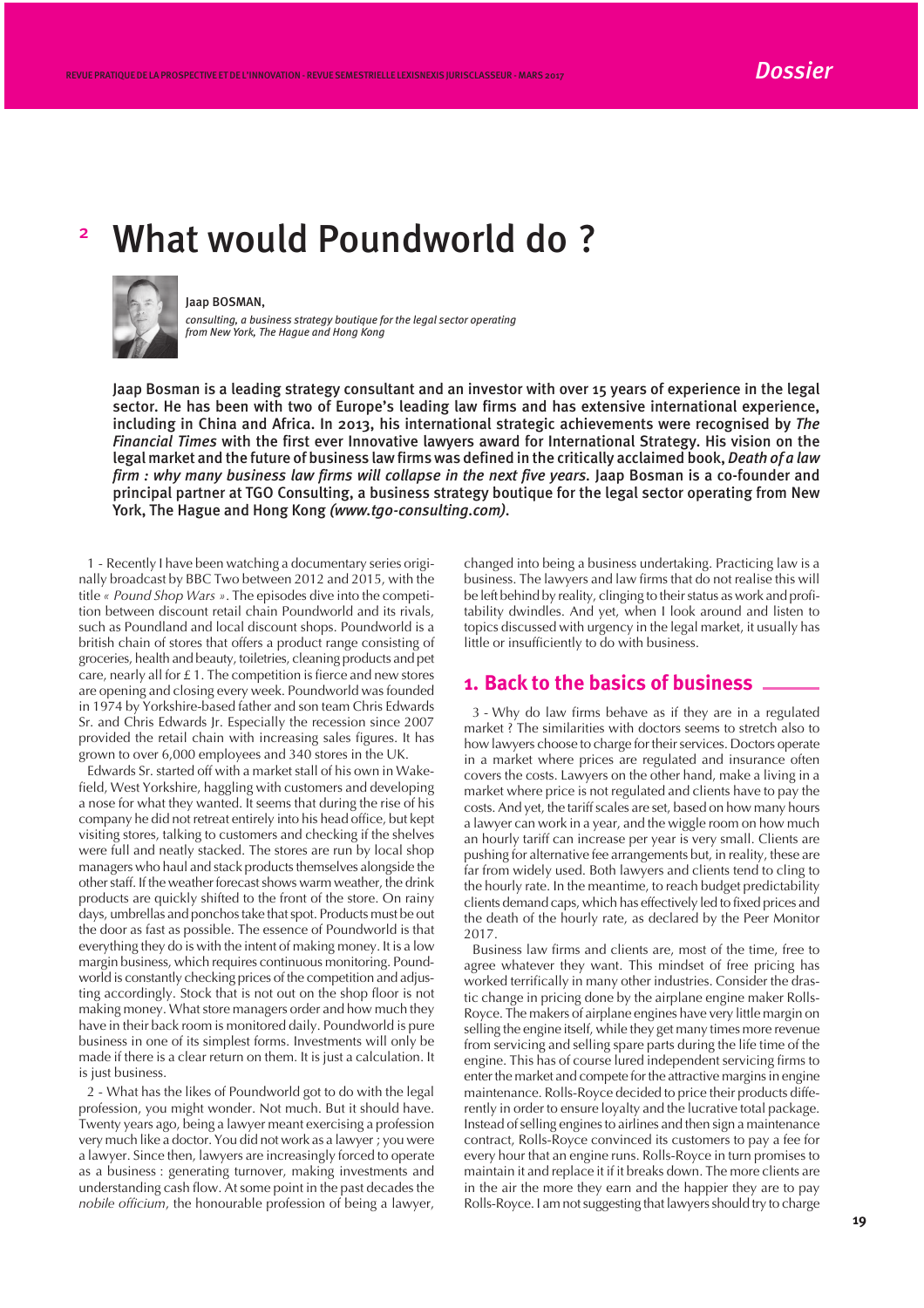clients for the time that the companies of those clients run smoothly. The example illustrates how approaching things differently can lead to a win-win situation.

4 - The single most disruptive factor for the legal sector is « commoditisation ». Commoditisation means that from the client's perspective a matter can be adequately handled by multiple lawyers and multiple law firms without compromising quality. Commoditisation is defined from the eye of the client, not from the perspective of the law firm. Commoditised legal services can be quite complex or require a considerable amount of skill and expertise. It is the fact that there are multiple lawyers who possess these prerequisites that makes a legal service a commodity. This means that whether a service is commoditised or not varies from market to market. But there is no such thing as slightly commoditised. A service is either commoditised or not. Most lawyers do not understand this and are still convinced that only simple work or bulk work can be commoditised. Commoditisation has already led to pressure on price and the pressure will continue to increase.

Due to the pressure on price, commoditisation will erode the profits of the law firm. Eroding profits will lead to profitable partners leaving the firm. As costs are fixed and inflexible in a law firm, the departure of profitable partners will lead to further declining profits for the remaining partners. As a result, many of them will leave and the law firm will collapse. End 2016 we saw this happening at King & Wood Mallesons Europe. The only answer to commoditisation is changing the business model, which today is solely based on leverage.

5 - Instead of getting back to the basics of business, law firms seem to keep themselves busy with other things. Some feel that they have to innovate, either trying to come up with a product clients want to buy or using it for marketing effect. Others are merging in the hope that size and reach will be the magic formula. Yet others are occupied with making their machinery leaner or considering automation and artificial intelligence (A.I.) to see if they can get ahead of the curve, not quite knowing what the curve is. That makes me think of Poundworld. What would they do ? Would they invest in state-of-the art technology ? Would they open a research and development department to come up with products their customers didn't know they wanted ? Poundworld embodies the core of entrepreneurship. The business of Poundworld is of such a basic form that it serves as a good example. In essence, it is still the home town market stall of Edwards Sr. Poundworld will make investments based on business only. When will it make us money and how much will it return ? Profit is the first factor they consider, not the second, not the third. What's more : nothing else is expected of them either.

# **2. The impact of artificial intelligence on the legal sector is wildly overstated**

6 - At the Davos World Economic Forum 2017, Bradford Smith, Microsoft's president and chief legal officer, declared that computers will never be able to fully replace humans. With the increase of automation and A.I., human soft skills will become more valuable. He used legal secretaries as an example. Not so long ago a secretary served two lawyers. Automation now enables one secretary to serve ten lawyers. Working for ten people requires an enormous amount of soft skills. Automation and A.I. will no doubt replace all repetitive tasks performed in law firms but it will not replace the lawyers themselves.

However, there are more reasons than the lack of soft skills as to why A.I. will not do what attorneys do. But in order to unders-

7 - Law and technology has nearly taken over the agenda for legal conferences. When I attend such a conference, I tend to find two camps. The one camp is really enthusiastic about what technology will do to the legal market and use the word 'disruption' a lot. The other tend be more cautious and approach the subject from the lawyer's side and ponder the implications technology will have on the how law is implemented and the effects on shaping justice. For some reason, the technical details are often left out when talking about legal tech, presumably because there are so few people at the intersection of technology and law. Few computer scientists are also lawyers. Fewer still, are lawyers/ computer scientists that can also explain the important bits in a useful way for non-technologists.

There are a number of articles by professionals that do a good job in explaining A.I. to us lawyers. A.J. Shankar, holder of a PhD in computer science and founder of a US-based eDiscovery software company, wrote an article named *« Don't worry, attorneys : A.I. comes in peace »* wherein he explains what A.I. can and cannot do for the legal industry. « A.I. will undoubtedly affect white-collar jobs. It stands to make some obsolete. But as a legal technologist, I'm quite sure it won't replace attorneys any time soon. In fact, attorneys are some of the people who stand to benefit most from its advance. »

What I have come to understand by reading the material I come across from expert and by talking to people that straddle both technology and law, is that the fact that we use the word 'intelligence' when we describe machines is misleading, because it is not intelligence in the sense we use the word for humans. Machines and algorithms are just calculations. Saying that A.I. can think for itself is like saying calculators will replace maths teachers. In fact, I have found no computer scientist who say that computers will replace lawyers.

8 - Having said that, A.I. has come pretty far and is still impressive without being intelligent in the human sense. End of 2016 we could read in The *New York Times* about what Google Brain, a department within Google, had done to massively improve their Translate service. In a short timeframe, Google Translate have gone from producing comical sentences, that leaves you guessing as to the intent of the original message, to achieving near perfect and rather sophisticated translations (although, at the time of writing not all languages are implemented).

Understanding a little bit of how Google could do this leads to some valuable insights. When experts use the term A.I., they usually mean a form of machine learning system : one that can learn from input and adapt accordingly. Researchers sometimes refer to strong and weak types of A.I., where 'strong' mean human level abilities. Experts also divide A.I. into two categories of machine learning : supervised and unsupervised. The supervised system needs a teacher that will provide the machine with feedback and label all information that is put into it in order for the machine to 'learn'. Examples hereof are most legal A.I. products currently on the market, although some of them might combine it with unsupervised learning elements.

9 - The unsupervised method of machine learning does not require a teacher but leaves the system to draw conclusions using an enormous amount of data. The unsupervised kind is still in its early stages but it is the method that Google used to massively improve its translation service. You first feed the system information that will enable it to translate between two languages, say English and Japanese. Nothing special. Then you feed it the infor-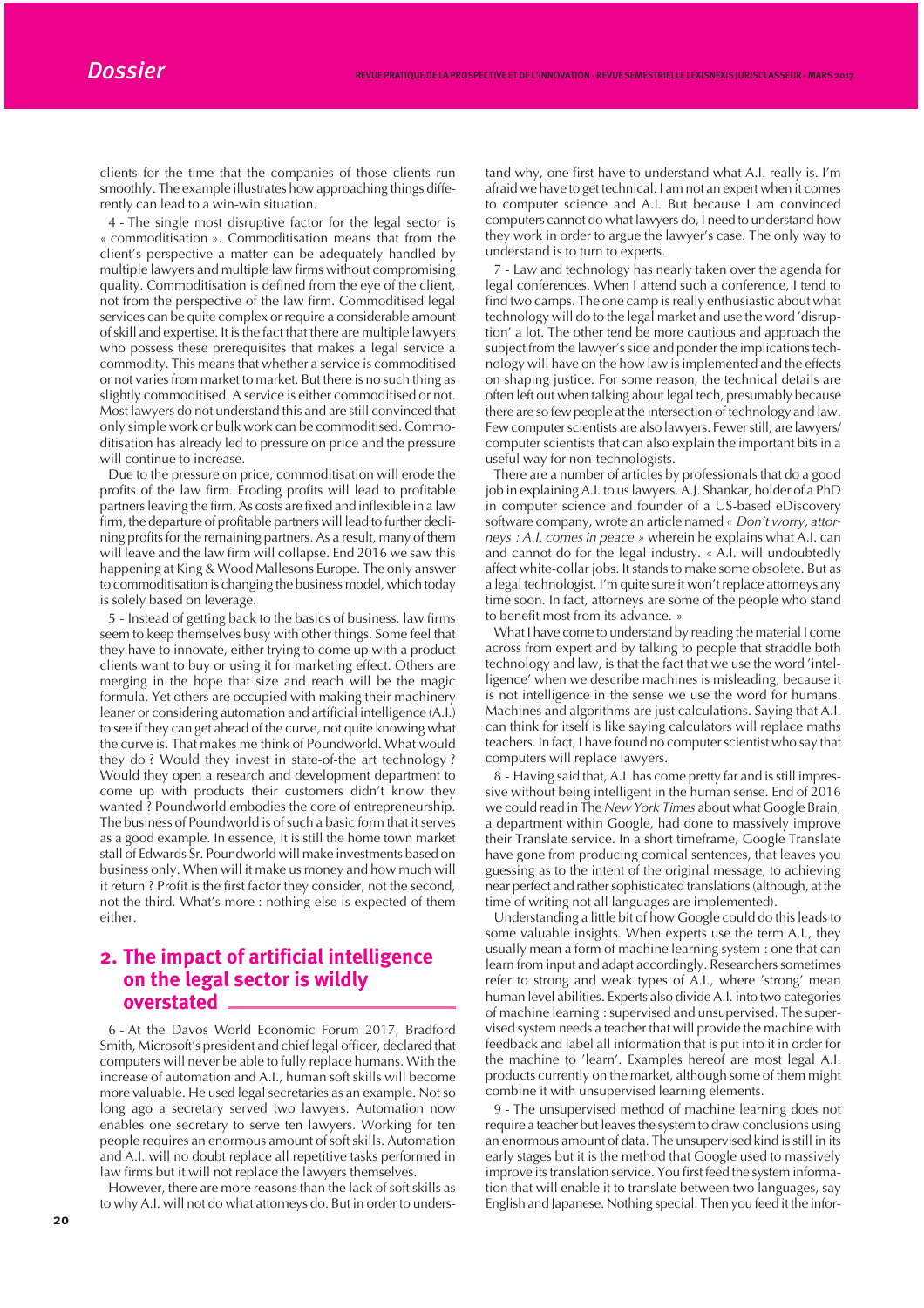mation that will enable it to translate between English and French. After that, the unsupervised system of Google could figure out for itself how to translate between French and Japanese. It learned every new language quicker and the translations got more accurate. It did so by learning language like a child. A child learns the meaning of a word by connecting the word to the idea of what it means. You point to a car and say 'car'. Teaching the same child French, you point to a car and say 'auto'. The child brings new words back to what they represent, the image or idea of a car, and not, like a dictionary, the word in every other language it knows. This is also called symbolic learning. By adding more algorithms and levels to the unsupervised machine learning you achieve something scientists call 'deep learning'. Modelled on the human brain, information pass through nodes of algorithms before sent further through the network of computing power. This is sometimes referred to as neural networks, another example of how scientist jargon can tempt us to think of A.I. as humanised.

The unsupervised system and deep learning reaches the more 'intelligent' results in comparison to the supervised learning. What Google has achieved with its translate service made the research community quite excited. But such a system needs to be made to measure for each task it is supposed to do. It does not come as a readymade meal. Furthermore, any A.I. system needs training in order to make them useful. Because the unsupervised machine learning learns by itself it needs a massive amount of data. As A.J. Shankar explains in his article *« Don't worry, attorneys : A.I. comes in peace »*, in order to make such a system produce accurate enough results you have to train it on hundreds of thousands or preferably millions of examples. The problem here is that experts do not believe that law firms or even the entire legal world have sufficient data available to train such a system to become accurate enough in advising on even the simplest of case. As Mr Shankar points out, it is not a coincidence that Google is one of the first companies to deploy a rather accurate A.I. system since it has access to a vast amount of data.

10 - Building a deep learning system is also very complex and hard to do. Another guest at the Davos forum 2017, Sergey Brin, co-founder of Google, said he felt like a Luddite listening to people's speculation on where A.I. will take the world in the near future. « Those things are really hard to do with a computer » he said, adding that he observed how people seem to take those innovations for granted and jump to start thinking of what that would mean for society rather than if they would even be possible. When I spoke to Andrew Arruda, CEO and co-founder of *Ross Intelligence*, he emphasised that *Ross* cannot make decisions that will replace the senior lawyer. It would only be the media that sometimes portrayed it that way.

## **3. The magic fix and its return on investment**

11 - Most technological investments made by law firms are not driven by demand or a clear return on investment. How many law firms have not invested too much in a CRM system that in the end do not magically and automatically help managing their clients at all ? How many law firms did not over spend on their website, while it will be outdated in 3 years time and will not actively bring them a single client ? Or on a fancy intranet with a chat function that is never used ? And what about that app that the one partner group so desperately insisted on having ? These expenditures seem to be driven by wishful thinking rather than the result of a business calculation.

12 - In 2015, Poundworld decided to join the online retail market and launched a web shop. Poundworld did not go online

on a whim or because 'everyone else is doing it'. This investment in technology is something they did to generate sales they would otherwise not have. Everything Poundworld does revolves around money because that is what decades of being in the market has thought them. Investment in technology, just like any other investment, will only happen when there is a clear return, such as being more efficient with stock and sales turnover, or a security system that would help to prevent them from losing stock.

13 - Speaking of losing stock, if law firms are so keen on investing in technology, then the first thing they should worry about is cyber security. Confidentiality is part of the core business of law firms. Damage to the core can be potentially disastrous. Cyber criminals are a real and imminent threat to law firms. Not long ago, three hackers were revealed stealing sensitive M&A information from a New York law firm in order to get rich from trading with inside information. Each law firm thinks it will not likely happen to them. Think again. I have witnessed law firms of various size and geographic location falling victims of cyber criminals. It happens all the time. For most law firms, it will not typically be a hacker that will target them for specific information. It will more likely be a case of ransomware. On one friday in november 2016 a law firm I know received an email with an attachment. The email contained accurate information and references to an ongoing case and was addressed to a specific partner, who happened to be travelling. Since the e-mail raised no suspicions, his secretary opened the attachment. Within 30 minutes all electronic files in the entire firm were encrypted. The firm had to hire a third-party expert to go on the so-called dark web to find the ransom note – a string of code instructing how many bitcoins the cyber criminals demanded and how to deliver. After paying the ransom, the law firm's files were decrypted within one hour, all in time before start of business Monday morning. A law firm of 100 lawyers with a blended rate of  $\in$  300, billing 6 hours a day each, stands to lose  $\in$ 180.000 every day that cannot be worked. If they make themselves easy targets, then they will be hit by cybercrime sooner or later.

# **4. It's the economics, stupid**

14 - What is technically possible is only one factor in determining how quickly technology will 'take over'. The Mckinsey Global Institute has written a report, *« A future that works 2017* », in which they identify five factors that affect the pace and extent of adoption of automation. One of them is economics. Even if replacing humans with intelligent machines on a specific task is technically possible, it does not mean that it will happen unless it makes economic sense. The global legal market is of relatively limited size. It has been roughly, and probably generously, estimated to be around 700 billion. That might seem like a lot, but consider that Walmart alone has a turnover of more than half of that. From many investors' perspective, most part of the legal market is not a priority for funding because the return on investment is not enough. Automation is costly. The return on investment is limited because the cost of developing systems to replace lawyers is quite significant. If you can achieve economies of scale, then the cost of expensive machines will soon have been earned back. But even though the legal market is commoditising rapidly this does not mean that it will be ripe for economies of scale. In 2016, Mercedes announced that they were replacing robots with humans at the manufacturing plant of their most popular model, because the car comes with so many options that robots were no longer capable to handle it cost effectively. Humans are simply better and cheaper when it comes to adaptability and flexibility. If automation is costly, then A.I. is even more so.